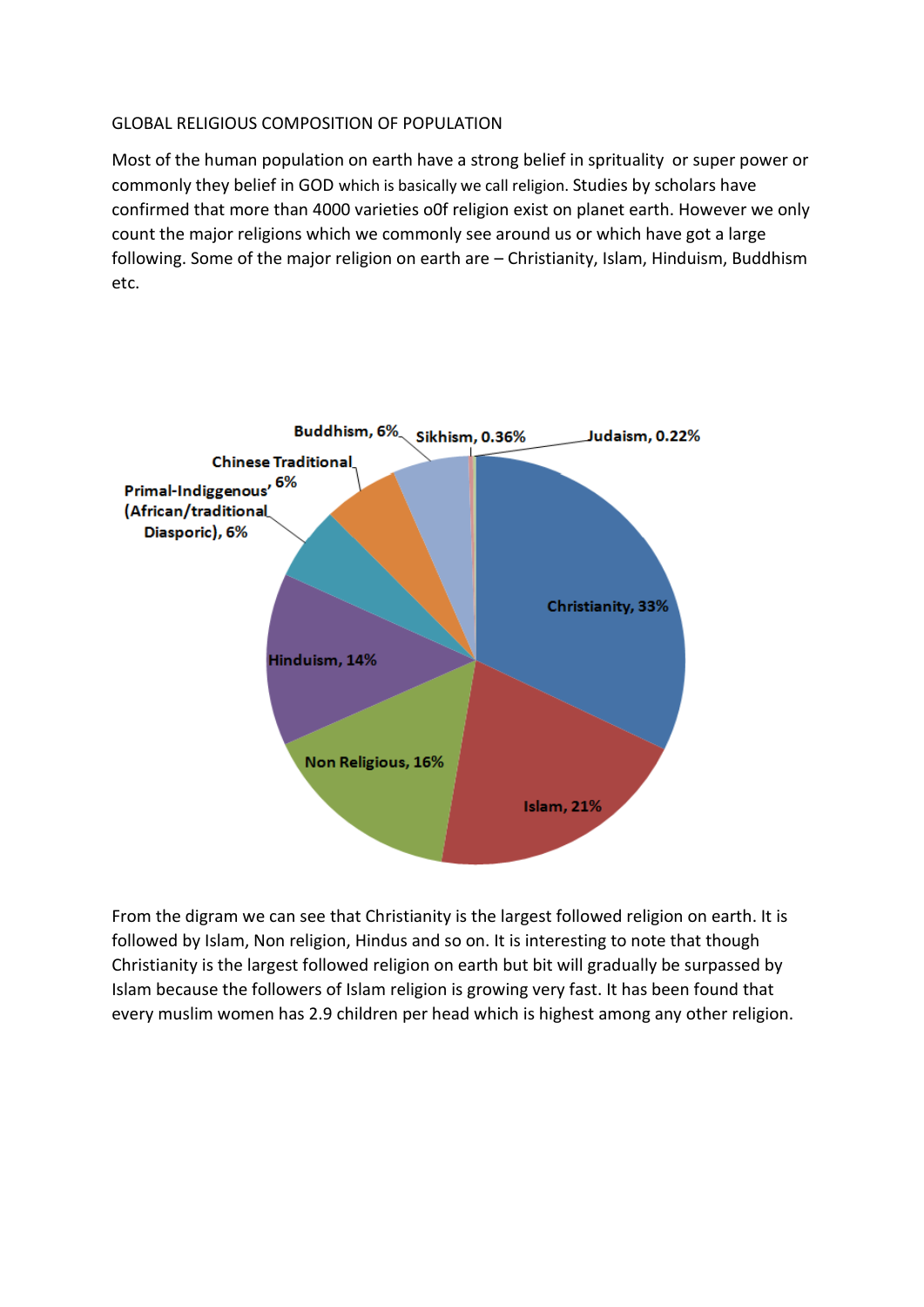

This map with different colours shows the distribution of population of different parts of the world. Let's discuss some important religion in detail

- 1) Christianity- This religion is centered around Jesus Christ. It is a monotheistic religion that is having only one god. It became the state religion of the roman empire and got popularity in European continent. But in the present time the followers of Christianity is declining in Europe and increasing in north America, south America etc.
- 2) Islam It is also a monotheistic religion which is being started by prophet Muhammad who said himself to be the messenger of GOD OR ALLAH. It started in the present-day Saudi Arabia. His teachings were collected in Quran. He started his journey of religion from a place called the Mecca where he was severely criticized and later, he gathered hiss follower from Medina and spread the religion to every corner of the World.
- 3) Non-religious This group of people do not have faith in any religion. They are secular in nature.
- 4) Hinduism- It is believed to be the oldest religion but it has no clear founder. It dated back to the Vedas. It is a religion having numerous deities and gods. This religion has got so many reformations and modifications in its entire course of evolution. It is concentrated in its distribution and mainly found in India, Nepal etc.
- 5) Buddhism-This was founded by Siddharth Gautama more than 2500 years ago in India. There are about 470 million followers of this religion. It is mostly followed in